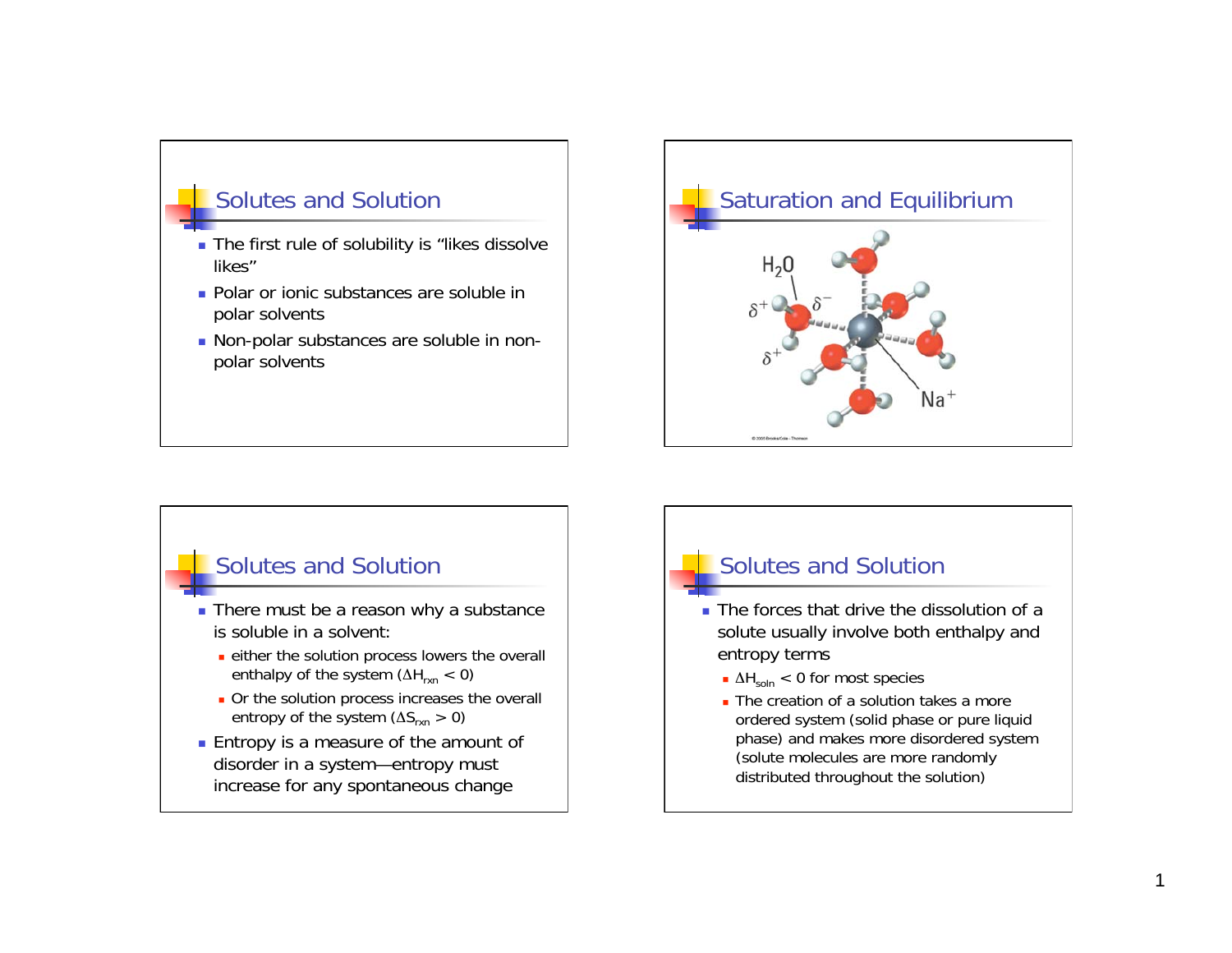

- If we have enough solute available, a solution can become saturated—the point when no more solute may be accepted into the solvent
- **Saturation indicates an equilibrium** between the pure solute and solvent and the solution

solute + solvent  $\leftrightarrow$  solution  $K_c$ 

### Saturation and Equilibrium

solute + solvent  $\leftrightarrow$  solution  $K_c$ 

- The magnitude of  $K_c$  indicates how soluble a solute is in that particular solvent
- If  $K_c$  is large, the solute is very soluble
- If K<sub>c</sub> is small, the solute is only slightly soluble



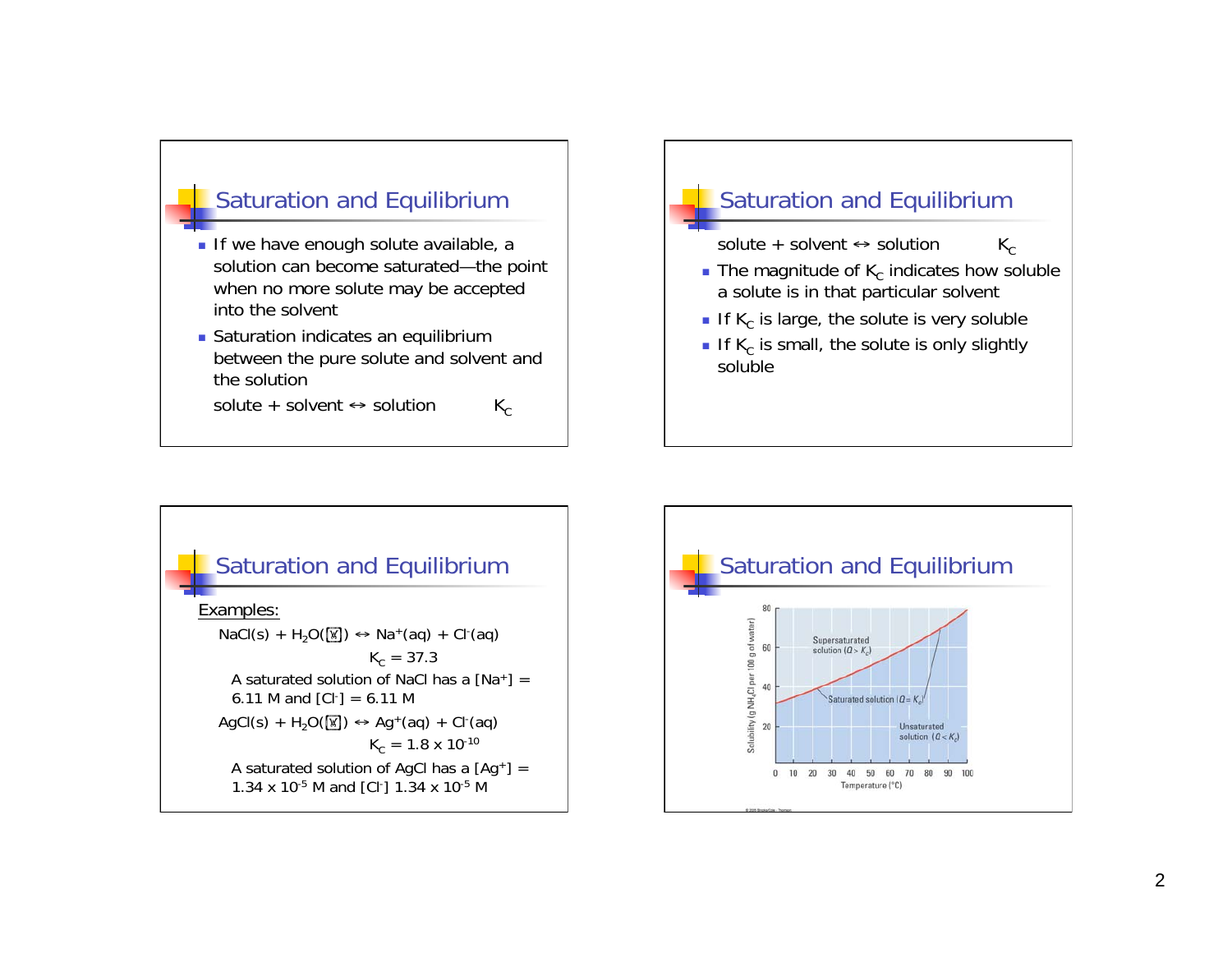## Colligative Properties

- Colligative properties are a set properties that depend only on the amount of solute in a solution, and not on the chemical identity of the solute
- Colligative properties include:
	- **Vapor pressure lowering**
	- **Freezing point depression**
	- **Boiling point elevation**
	- **D**Smotic pressure

# Colligative Properties

#### **Vapor pressure lowering**

- When solute is added to a pure solvent, solvent molecules are "tied up" in keeping the solute molecules in solution
- **Because solvent molecules are more** strongly attracted to the solute than to themselves, it requires more energy to remove them from the solution compared to the pure solvent

### Colligative Properties

#### **Vapor pressure lowering**

- As a consequence, the vapor pressure of the solution is lowered
- **Raoult's Law states:**

$$
P_1 = X_1 P_1^o
$$

- $P_1$  = vapor pressure of the solution
- $X_1$  = mole fraction of solvent
- $P_1^{\circ}$  = vapor pressure of the pure solvent

# Colligative Properties

#### **Vapor pressure lowering**

Example: What is the vapor pressure of a saturated NaCl solution at 25 °C?  $P^o = 23.76$  Torr  $\rho_{H2O} = 0.99707$  g/mL 35.7 g NaCl per 100 mL  $H_2O$ Step 1—Determine mole fraction of solution 35.7 g NaCl/58.443 g/mol =0.611 mol NaCl (100 mL)(.9971 g/mL)/(18.0152 g.mol)  $=$  5.53 mol H<sub>2</sub>O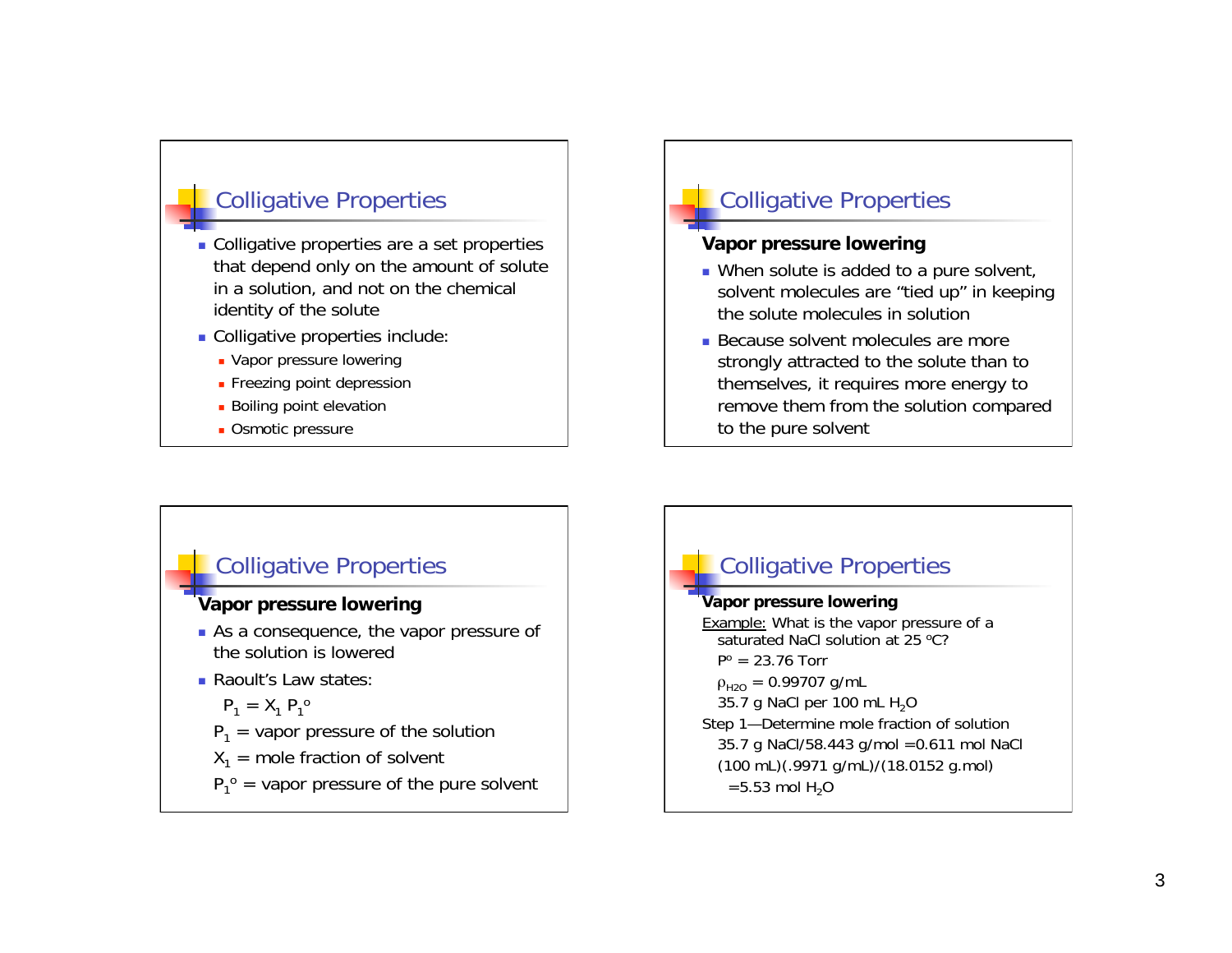

# Colligative Properties

#### **Vapor pressure lowering**

Example: What is the vapor pressure of a saturated NaCl solution at 25 °C?

Step 2—Determine vapor pressure of solution

 $P = XP^O = (.819)(23.76$  Torr)

 $= 19.5$  Torr

The vapor pressure over a saturated NaCl solution is nearly 20% lower than that of pure water

### Colligative Properties

### **Boiling Point Elevation**

- Because the vapor pressure of solution is lower than the vapor pressure of the pure solvent, the solution's boiling point will be elevated
- Remember that the boiling point is that temperature where the vapor pressure of the solution is equal to the pressure over the solution

# **Colligative Properties Boiling Point Elevation**   $\Delta T_{\rm b} = T_{\rm b}(\text{soln}) - T_{\rm b}(\text{solvent})$  $=$  K<sub>b</sub> m  $K_b$  = boiling point elevation constant  $m =$  molality of solute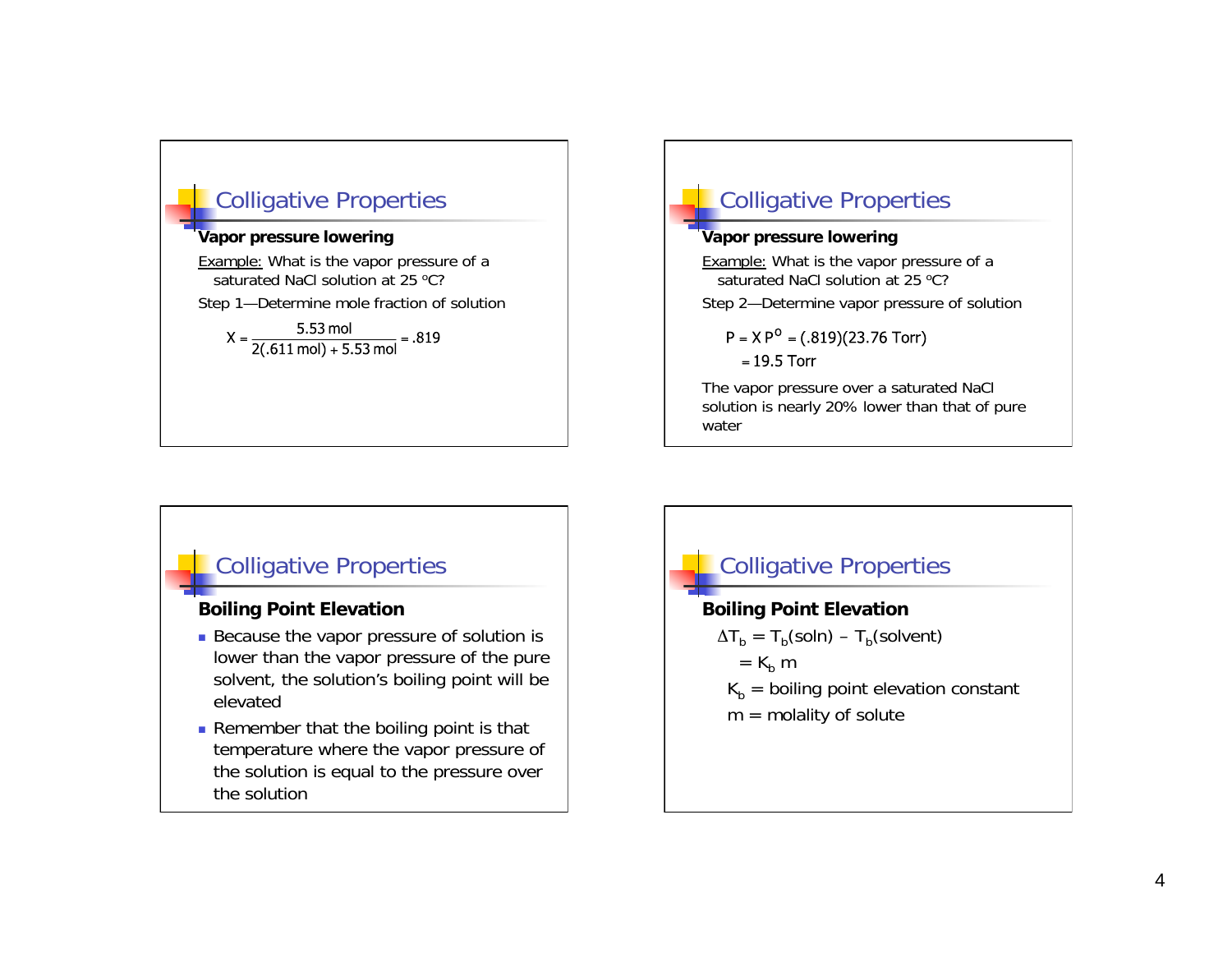# Colligative Properties

#### **Boiling Point Elevation**

Example: What is boiling point of a NaCl solution that is saturated at 25  $^{\circ}$ C?  $K_h(H_2O) = 0.512$  K kg/mol  $m = (1.22 \text{ mol} \text{ solute})/(0.09771 \text{ kg H}_2\text{O})$  $= 12.5 m$  $\Delta T_{\rm b}$  = (12.5 mol/kg)(0.512 K kg/mol) = 6.40 K  $T_h = 106.4 °C$ 

# Colligative Properties

### **Freezing Point Depression**

The freezing point of a solution will be lower than that of the pure solvent because the solute molecules interrupt the crystal structure of the solid solvent

 $\Delta T_f = K_f m$ 

- $K_f$  = freezing pt depression constant
- $m =$  molality of solute

### Colligative Properties

#### **Freezing Point Depression**

Example: Determine the freezing point of a solution that is 40% by volume ethylene glycol in water  $K_f(H_2O) = 1.86$  K kg/mol

 $\rho$ (C<sub>2</sub>H<sub>6</sub>O<sub>2</sub>) = 1.109 g/mL

# Colligative Properties

#### **Freezing Point Depression**

Example: Determine the freezing point of a solution that is 40% by volume ethylene glycol in water

Step 1—Assume we have 1.00 L of the solution; determine molality of ethylene glycol

(400 mL  $C_2H_6O_2$ )(1.109 g/mL)/(62.069 g/mol)

 $= 7.15$  mol  $C_2H_6O_2$ 

 $m = (7.15 \text{ mol})/(0.600 \text{ kg H}_2\text{O}) = 11.9 \text{ m}$